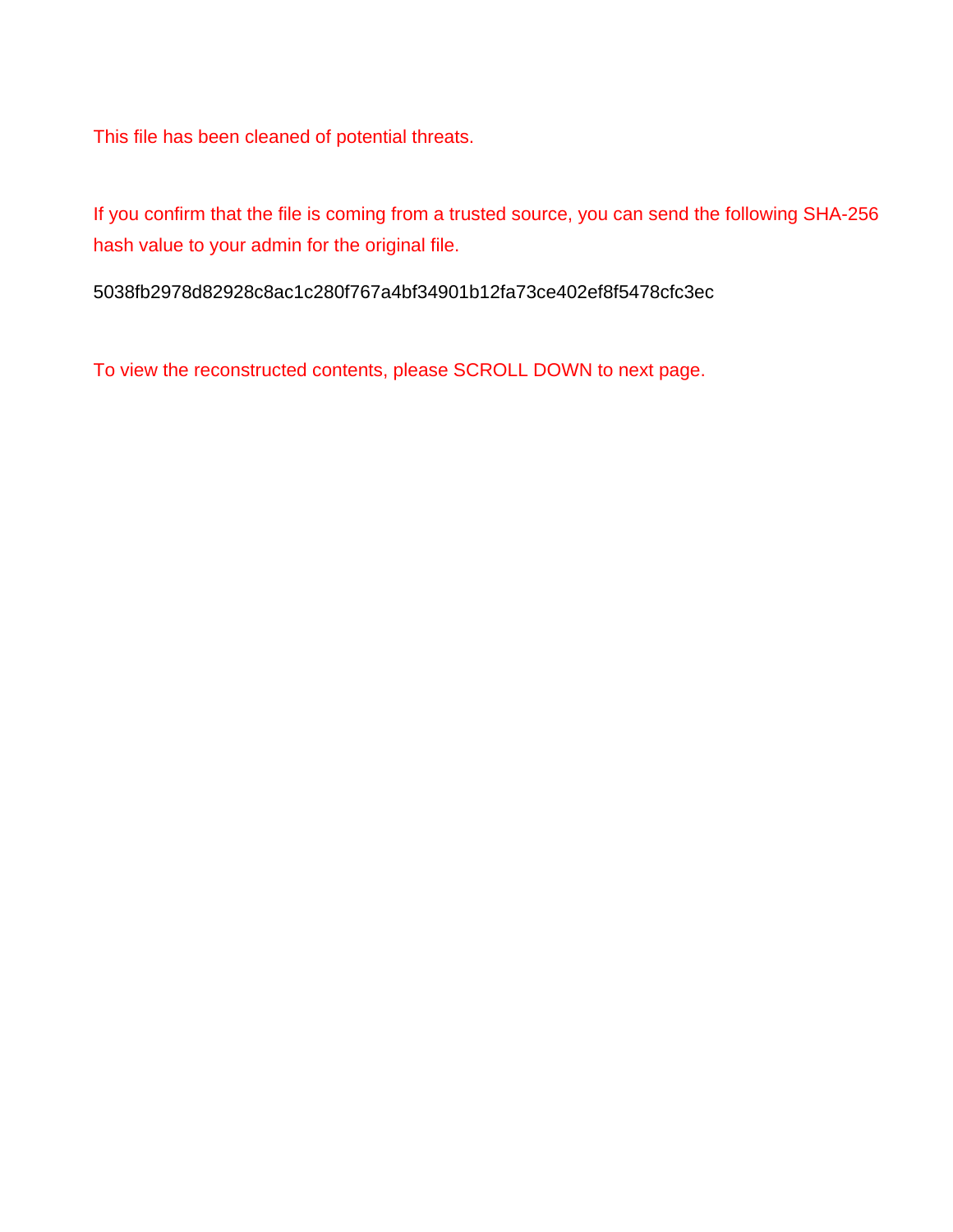

**NEWS RELEASE**

# **HYCROFT PROVIDES PRELIMINARY 2021 OPERATING RESULTS AND HIGHLIGHTS OF INITIAL ASSESSMENT**

**WINNEMUCCA, NV, February 22, 2022** - Hycroft Mining Holding Corporation (Nasdaq: HYMC) ("Hycroft" or the "Company"), a gold and silver development company that owns the Hycroft Mine in the prolific mining region of Northern Nevada, is pleased to provide preliminary operating results for 2021 and results of an Initial Assessment for the Hycroft project. Please see an updated presentation on the homepage of our website at www.hycroftmining.com. The Initial Assessment Technical Report Summary can also be found on our website or on www.sec.gov/edgar. See "Cautionary Note Regarding Forward-Looking Statements" below.

## *2021 Highlights*

- *Safety:* Hycroft's safety performance was significantly improved with a 0.64 Total Recordable Injury Frequency Rate (TRIFR) at the end of 2021, which was an 80% reduction from 3.24 at the end of 2020. At month end January 2022, the TRIFR improved to a new low of 0.31.
- *Production:* Gold production for the year ended December 31, 2021, of 55,668 ounces exceeded the high end of the guidance range as the process team continued to improve equipment, process control and costs. Silver production of 355,967 ounces was approximately 20% below guidance due to slower than planned leach kinetics. Processing of ore on leach pads is currently planned to proceed through the second quarter of 2022.

*Cash Position:* The Company ended 2021 with \$12.3 million of cash on hand and was in compliance with debt covenants.

#### *2021 Development Highlights*

- *Drill Results*: During the 2021 drill program Hycroft encountered positive assay results further supporting the strategy to enhance the deposit through exploration drilling:
	- ‒ Higher-grade intercepts from the 2021 drill program returned approximately 102 intercepts (1.5 meter intervals) averaging 4.1 grams per metric ton ("g/t") or 0.13 ounces per ton ("opt") gold and 85.3 g/t (2.73 opt) silver. Details of this recent drilling can be found on our website (www.hycroftmining.com).
	- ‒ Recent near-surface, higher-grade material was encountered in the Porter area of the deposit with intervals including 3 meters grading 9.13 g/t (0.29 opt) gold and 32.55 g/t (1.04 opt) silver within a larger interval of 19.8 meters grading 1.78 g/t (0.06 opt) gold and 12.85 g/t (0.41 opt) silver (H21C-5568) and 12.2 meters grading 0.68 g/t (0.02 opt) gold and 12.78 g/t (0.41 opt) silver (H21C-5552).
	- As reported in the Company's September 8, 2021 press release, exploration drilling in the Vortex Zone identified gold grades that are up to five times higher than the average Mineral Resource grades at Hycroft of 0.34 g/t (0.011 opt). Significant intercepts previously reported from that drilling included 51.8 meters (170 feet) grading 2.47 g/t (0.08 opt) gold and 25.5 g/t (0.82 opt) silver (H21R-5592) and an additional intercept of 30.5 meters (100 feet) grading 0.71 g/t (0.02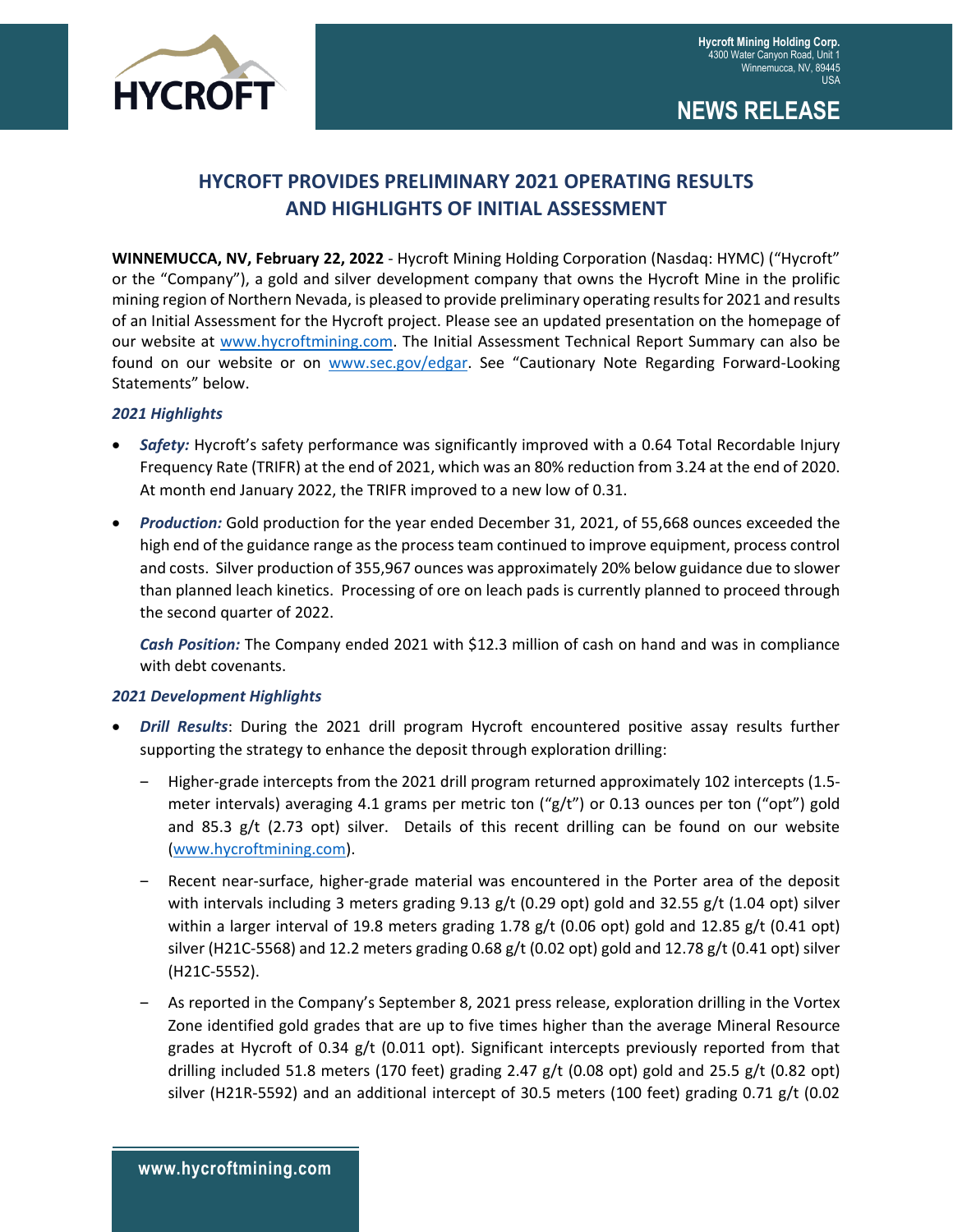opt) gold and 17.5 g/t (0.56 opt) silver in drill hole H21R-5591.

 *Variability Program*: The drilling portion of the program concluded in January 2022. The Company completed 12,985 meters of drilling in 62 holes. This generated 92 samples and two bulk samples for variability testing and enhancing information in the metallurgical database. Backlogs in the independent labs due reduced staffing levels associated with the Covid-19 pandemic combined with delayed drilling have adversely impacted the assays and variability work schedule. To date, the Company has received test results for approximately 20% of the samples. Additional test results on the remaining samples are anticipated to be received over the course of the next two quarters, assuming no further delays.

# *Mineral Resource Update*

Gold equivalent Mineral Resources totaled 15.3 million ounces of Measured & Indicated and 6.9 million ounces of Inferred (see table below for additional information on Mineral Resources). For this study, Independent Mining Consultants, Inc. ("IMC") developed the Hycroft resource block model which includes data from 1981 to 2018 and includes 5,501 holes, representing 2,482,722 ft of drilling. The current inflationary environment and change in processing technique has resulted in increased cost assumptions and an associated higher cut-off grade partially mitigated by higher recoveries leading to a change in the Mineral Resource estimate, when compared with the prior model.

The Mineral Resources were estimated based upon results of an Initial Assessment, as conducted in accordance with the Modernization of Property Disclosures for Mining Registrants promulgated by the U.S. Securities and Exchange Commission, as set forth in subpart 1300 of Regulation S-K. With the issuance of the Initial Assessment reflecting a different mining process, the 2019 Technical Report is superseded.

# *Initial Assessment Highlights*

Pursuant to our press release in November 2021, Hycroft, together with its consultants and Ausenco Engineering USA South, Inc., has continued to advance work on the mill and pressure oxidation ("POX") process. The mill and POX process remains the focus of ongoing study work, as it generates higher gold and silver recoveries than the sulfide heap oxidation and leach process, which will be foundational in optimizing the economics of the deposit. Recoveries become a critical factor when mining begins in the higher-grade silver Vortex deposit. POX recoveries will be further verified with ore-specific variability testing. As the work progressed, Hycroft also identified several opportunities that may yield significant additional economic benefits to the project. These opportunities, combined with the delays in receiving critical information important to the overall flowsheet, has led to the decision to release an Initial Assessment at this time.

The Mineral Resource and mine planning work by IMC has been continuing over the past several months and that work has identified a number of opportunities that could be meaningful to the overall understanding and value of the project, as discussed below.

**1.** *Identified that silver may be underestimated in the model*: The detailed review also noted that a significant portion of historical drilling in the database does not include assay information for silver, which could result in an underestimation of silver in the model. With silver currently representing a substantial component of the potential revenue at the Hycroft mine, the Company believes this information to be an important factor to the overall understanding of the resource. The Company determined that assay information for silver was only included for drilling performed during the 2009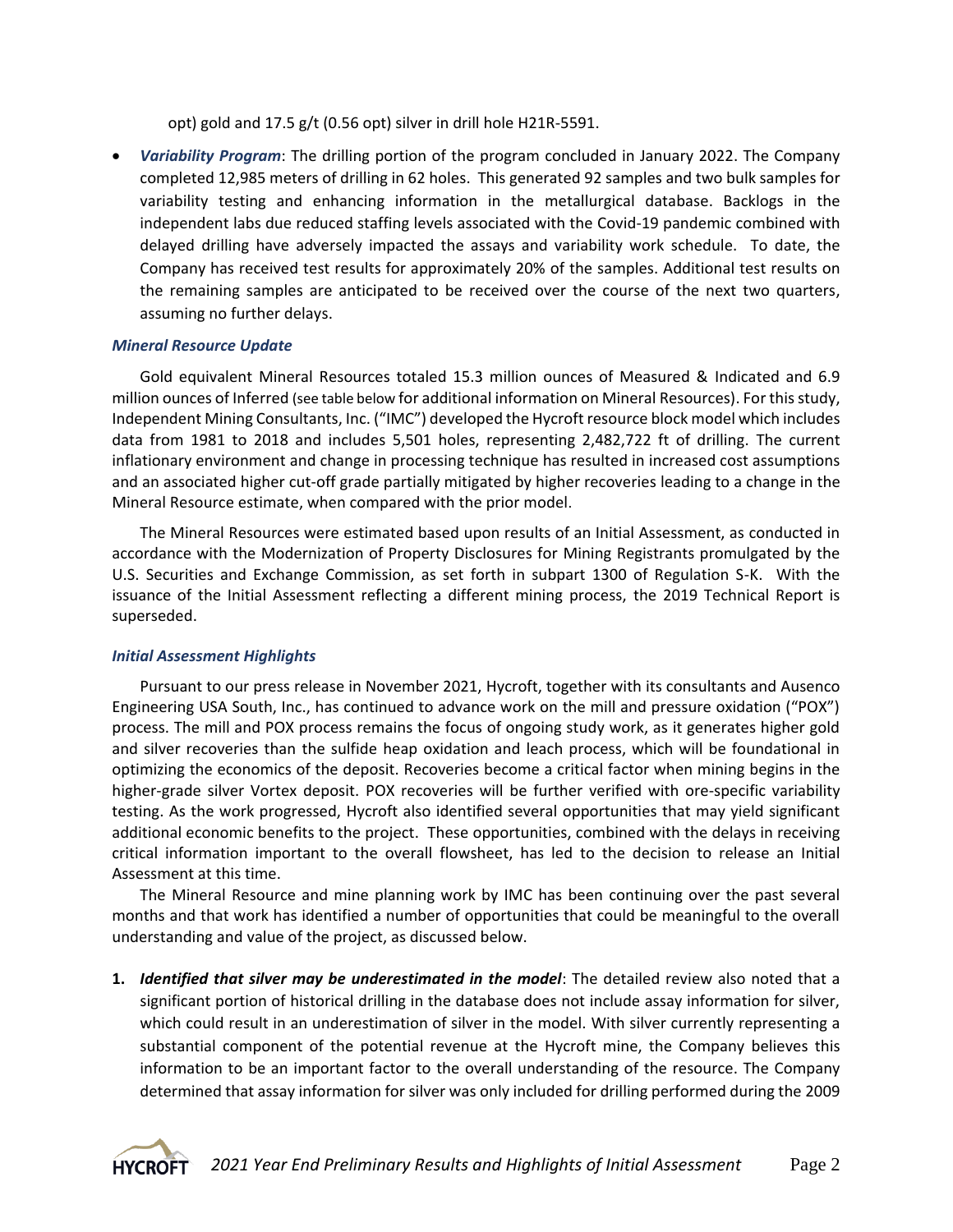to 2014-time frame, with the majority of those assays containing notable quantities of silver. This represents a significant valuation opportunity at Hycroft that is critical to finalizing a project flowsheet and design. The Company is reviewing pre-2010 drilling information and is in the process of locating and cataloging historical pulps with the objective of re-analyzing for the missing silver values. Depending on the success of these efforts, it may become necessary to conduct additional drilling to supplement the database with updated silver values as it could yield a significant opportunity for enhanced economics.

- **2.** *Identified higher-grades in 2021 metallurgical drill program:* 102 intercepts (1.5-meter intervals) averaging 4.1 g/t (0.13 opt) gold and 85.3 g/t (2.73 opt) silver as discussed above, along with continued anticipated results to be received from the 2021 drill program, have not been included in the model currently being used for Mineral Resource estimation and mine planning. These intercepts were not anticipated in the drill program designed to collect representative samples across all domains of the orebody for variability test work but warrants additional follow-up and understanding of these areas of higher-grade mineralization.
- **3.** *Potential opportunities to increase resources in block model:* Some areas within the designed pits have limited drilling and, based on the geology and surrounding drill results, the Company expects that additional limited drilling could convert material currently considered as waste in the model to an ore classification, which would reduce the strip ratio, haulage costs and equipment, and increase revenue. Additionally, based upon the results of such additional drilling, Inferred Mineral Resources could be upgraded to higher resource classifications inside and adjacent to the current pit limits.

*Diane Garrett, President and CEO, commented,* "With the work this team has completed, combined with the numerous opportunities identified as we progressed through the technical studies, we believe it is premature to complete a mill and acid POX process pre-feasibility study at this time as it would not accurately depict the potential value of this asset. Moreover, findings on the under-sampled silver in the resource model and the remaining variability test work to be completed may alter the mine plan and flowsheet that is currently contemplated. In addition to completing the very important silver assay work and incorporating the recent drill results into the model, it is also prudent to take the time to understand the effects of the supply chain challenges and the substantial impact of the current heightened inflationary environment which we have seen materially affecting all areas of the project, including capital and operating costs, over the projected life of the mine. Hycroft continues to be one of the largest gold and silver deposits in the world located in the Tier 1 mining jurisdiction of Nevada, USA and, as such, it is critical to fully understand the findings of our recent work. In addition to the opportunities within the current resource area, that represents just 2% of our overall land position, we have identified multiple targets outside the current resource area with promising geophysics and high-grade intercepts drilled by predecessor companies that have not been further investigated. There has been no exploration drilling at Hycroft since 2014 and, prior to that, drilling was focused on step-out drilling from the known pits for heap leach operations. Hycroft is a low-sulfidation, epithermal system with numerous banded quartz veins similar to Midas-style mineralization yet there has been no prior focus on understanding these veins and what they may mean to potential feeder systems. Moreover, we observe that high-grade mineralization occurs at the intersection of the steeply dipping north-south trending faults<sup>1</sup> and the primary east-west faults<sup>2</sup>. These geologic controls of the higher-grade mineralization that are known at Hycroft are similar to structures seen at the historic past-producing, Rosebud gold mine, which is

<sup>2</sup> East-west faults include: Camel, South Brimstone, Prill and Ramp.



 $\overline{a}$ 

<sup>1</sup> North-south trending faults include: Range, West Splay, Central, Albert, Break, Ice, Fire and East.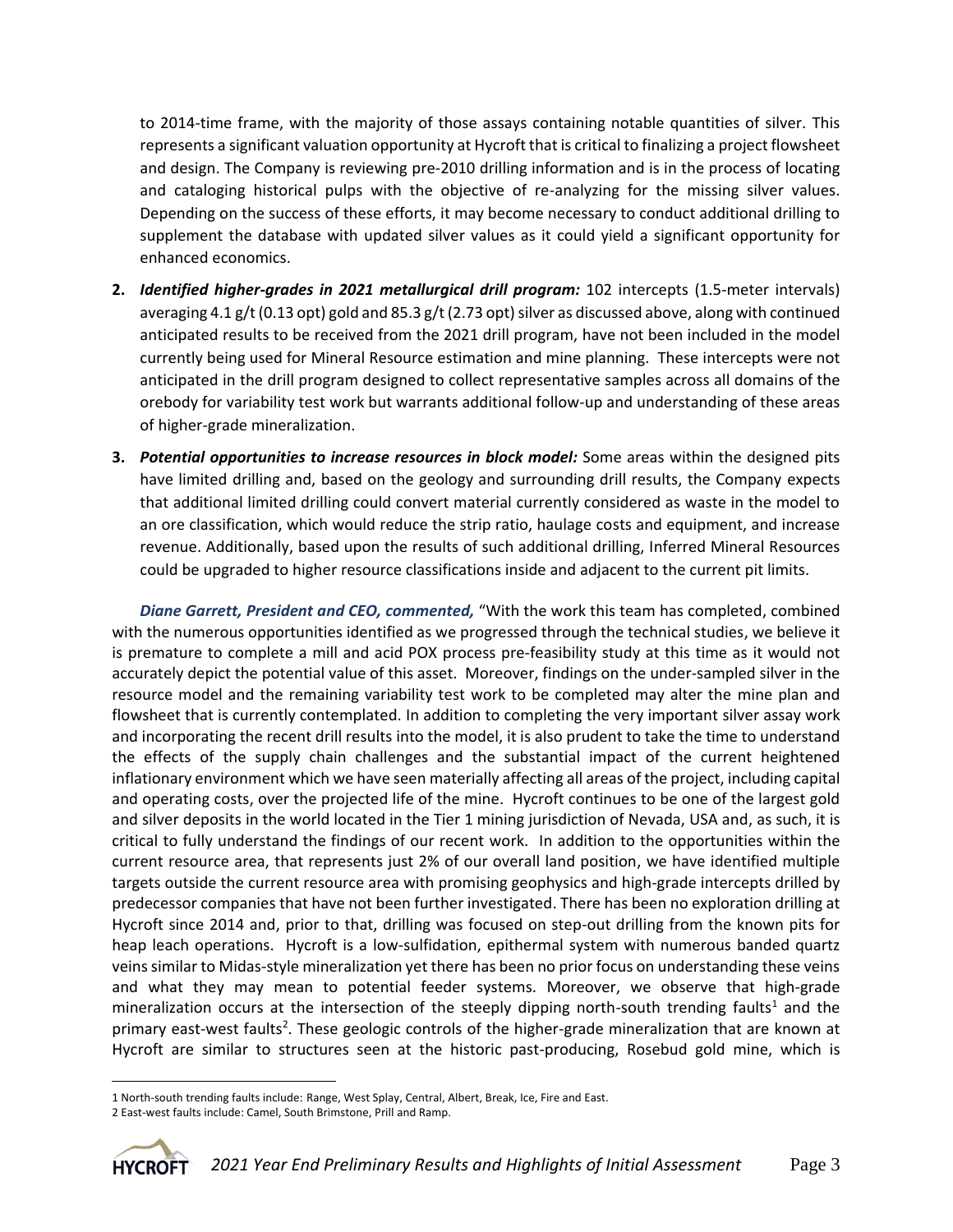surrounded by our land position. We believe that there remains untapped potential at Hycroft and many of our findings during 2021 support this opportunity. We will continue to build on the work to date and investigate the opportunities identified."

After evaluating the information obtained, and carefully considering the numerous and significant opportunities developed during the assessment process that warrant follow-up analysis and work, coupled with the highly inflationary environment for equipment and cost inputs, the Company has filed an Initial Assessment Technical Report for the Hycroft Mine in accordance with the Modernization of Property Disclosures for Mining Registrants set forth in subpart 1300 of Regulation S-K. As a result of the milling and acid pressure oxidation mining process presented in the Initial Assessment, as compared to the novel two-step oxidation and heap leap process in the 2019 Technical Report, and the associated fundamental changes to the assumptions underlying the 2019 Technical Report, our ongoing disclosures, including those to be made in the Annual Report on Form 10-K for the year ended December 31, 2021, will be based on the Initial Assessment and not the 2019 Technical Report. The Company will continue to build on the work to date and investigate the opportunities identified and will provide an updated technical report at an appropriate time.

# *Conference Call – February 22, 2021 / 9:00 am ET (6:00 am PT)*

Hycroft will host a conference call to discuss these results today at 9:00 am ET (6:00 am PT).

## **To access the call, please dial:**

Canada & US toll‐free – 1-800-289-0438

Outside of Canada & US – 1‐323-794-2423

Conference ID: 5900985

Please note that a recording of the call will be archived on our website at www.hycroftmining.com.

# *About Hycroft Mining Holding Corporation*

Hycroft is a US-based, gold and silver development company that owns the Hycroft Mine located in the world-class mining region of Northern Nevada.

#### *Contact:*

**Diane R. Garrett Tracey Thom** (210) 621-4200 (775) 391-9029

*President & Vice President, Investor Relations Chief Executive Officer & Corporate Communication* 

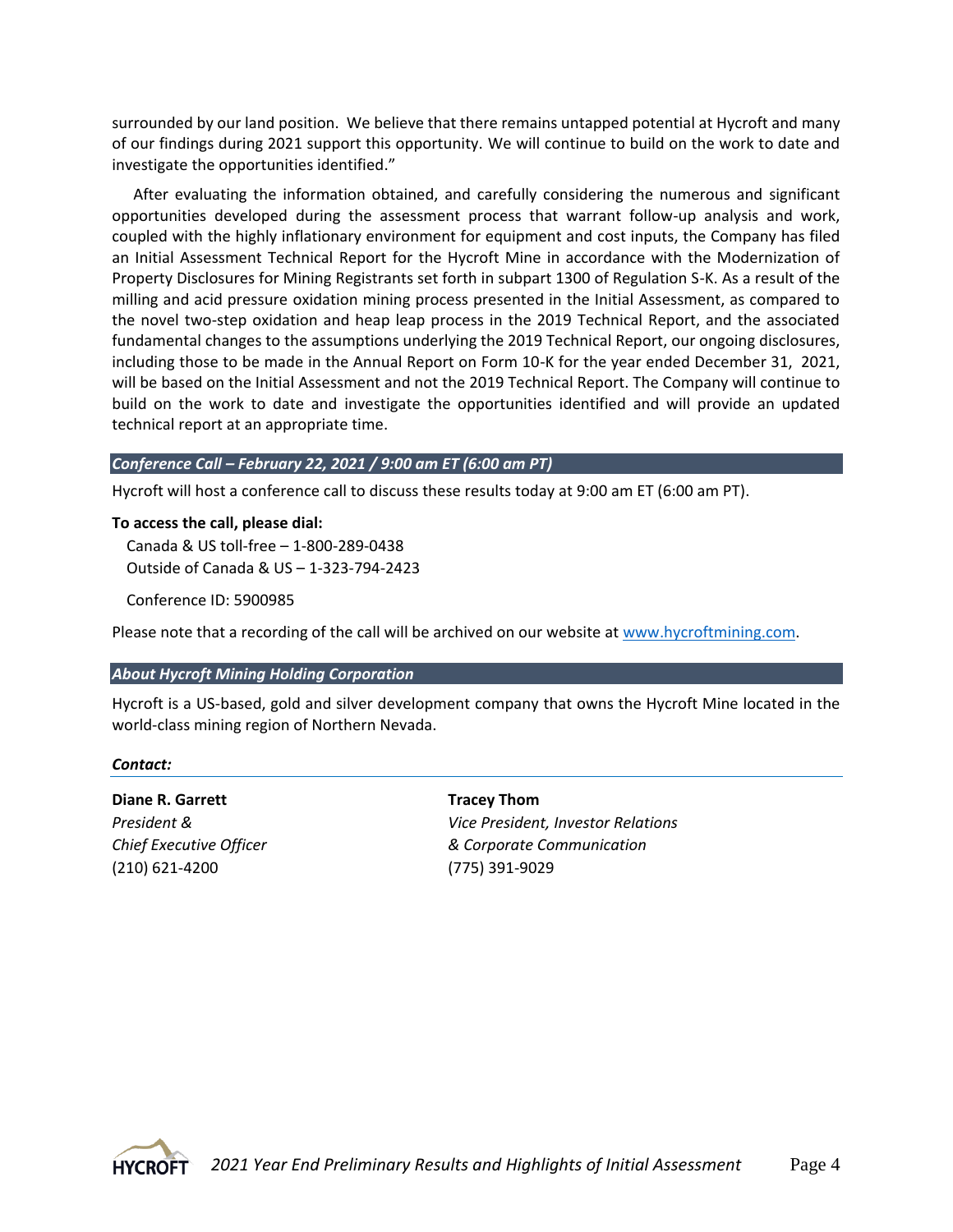# *Statement of Mineral Resources (at February 18, 2022)*

Gold Mineral Resources at Hycroft are estimated to be 9.65 million ounces of Measured & Indicated ("M&I") and 5.0 million ounces of Inferred. Silver Mineral Resources are estimated to be 446.0 million ounces of Measured & Indicated and 150.4 million ounces of Inferred.

| <b>Classification</b>                                                              | <b>Cutoff</b><br>Grade | Approximate<br><b>Cutoff, Equiv</b><br><b>Gold</b> | <b>Tons</b>        | Grade          |               | <b>Sulfide</b><br><b>Sulfur</b><br>% | <b>Contained Ounces</b> |                    |                 |
|------------------------------------------------------------------------------------|------------------------|----------------------------------------------------|--------------------|----------------|---------------|--------------------------------------|-------------------------|--------------------|-----------------|
|                                                                                    |                        |                                                    |                    | (opt)          |               |                                      | (000s)                  |                    |                 |
|                                                                                    | $$$ /oz                | opt                                                | 000s               | Gold           | <b>Silver</b> | $\frac{0}{0}$                        | Gold                    | <b>Silver</b>      | AuEq            |
| <b>Heap Leach Mineral Resources</b>                                                |                        |                                                    |                    |                |               |                                      |                         |                    |                 |
| Measured                                                                           | \$0.01                 | 0.003                                              | 97,086             | 0.008          | 0.3           | 2.75                                 | 777                     | 29,417             | 1,153           |
| Indicated                                                                          | \$0.01                 | 0.003                                              | 36,046             | 0.007          | 0.29          | 2.1                                  | 252                     | 10,417             | 385             |
| Heap Leach M&I                                                                     | \$0.01                 | 0.003                                              | 133,132            | 0.008          | 0.3           | 2.57                                 | 1,029                   | 39,834             | 1,538           |
| Heap Leach Inferred                                                                | \$0.01                 | 0.003                                              | 101,314            | 0.008          | 0.09          | 1.77                                 | 811                     | 9,118              | 928             |
| Mill, Flotation Concentrate, POX and Cyanide Leach Process Plant Mineral Resources |                        |                                                    |                    |                |               |                                      |                         |                    |                 |
| <b>Measured</b>                                                                    | \$0.01                 | 0.011                                              | 147.176            | 0.011          | 0.65          | 1.86                                 | 4,839                   | 240,830            | 7,916           |
| Indicated                                                                          | \$0.01                 | 0.011                                              | 196,130            | 0.011          | 0.53          | 1.65                                 | 3,778                   | 165,305            | 5,890           |
| Mill M&I                                                                           | \$0.01                 | 0.011                                              | 343,306            | 0.011          | 0.59          | 1.76                                 | 8,617                   | 406,135            | 13,807          |
| Mill Inferred                                                                      | \$0.01                 | 0.011                                              | 349,659            | 0.012          | 0.4           | 1.19                                 | 4,196                   | 141,262            | 6,001           |
| <b>Combined Process Mineral Resources</b>                                          |                        |                                                    |                    |                |               |                                      |                         |                    |                 |
| <b>Total Measured</b>                                                              | \$0.01                 | $0.003 - 0.011$                                    | 171.125            | 0.011          | 0.58          | 2.04                                 | 5,616                   | 270.247            | 9,069           |
| <b>Total Indicated</b>                                                             | \$0.01                 | $0.003 - 0.011$                                    | 210,916            | 0.011          | 0.5           | 1.7                                  | 4,030                   | 175,722            | 6,275           |
| <b>Total M&amp;I</b><br><b>Total Inferred</b>                                      | \$0.01<br>\$0.01       | $0.003 - 0.011$<br>$0.003 - 0.011$                 | 382,041<br>450,973 | 0.011<br>0.012 | 0.54<br>0.33  | 1.9<br>1.32                          | 9,646<br>5,007          | 445,969<br>150,380 | 15,344<br>6,929 |

**Notes:**

‐ Mineral Resources and gold equivalent are based on metals prices of \$1,800 per ounce of gold and \$23.00 per ounce of silver.

‐ Cutoffs are income – process costs = NPR = NSR-Process OPEX

‐ Numbers may not match exactly due to rounding.

‐ Mineral Resources are contained within a computer-generated optimized pit. Total material in that pit is 3.516 billion tons.

‐ All units are imperial. Gold and silver grades are in troy ounces / short ton.

Mineral Resources were developed using the block model and pit optimization software to determine the mineralization with reasonable expectation of economic extraction. The table below summarizes the economic parameters that were used to define the optimized pit that defined the Mineral Resource. Metal prices for Mineral Resources were \$1,800/oz gold and \$23.00/oz silver. Each block is evaluated to determine which process provides the best net return after operating cost. The two processes are:

- Run of mine cyanide heap leaching, or
- Flotation milling followed by pressure oxidation of concentrates (POX).

Both process material types are reported on the statement of Mineral Resources (above). Project costs and project recoveries as well as metal prices can have a substantial impact on the Mineral Resource both positively and negatively. Mineral Resources are not Mineral Reserves and detailed economic considerations have not been applied. Modifying factors for mine and process design have not been applied. Inferred Mineral Resources have a high degree of uncertainty as to their existence and whether they can be economically or legally mined. It cannot be assumed that all or any part of an Inferred Mineral Resource will ever be upgraded to a higher category. *See "Cautionary Note to U.S. Investors Regarding Mineral Resources" below.*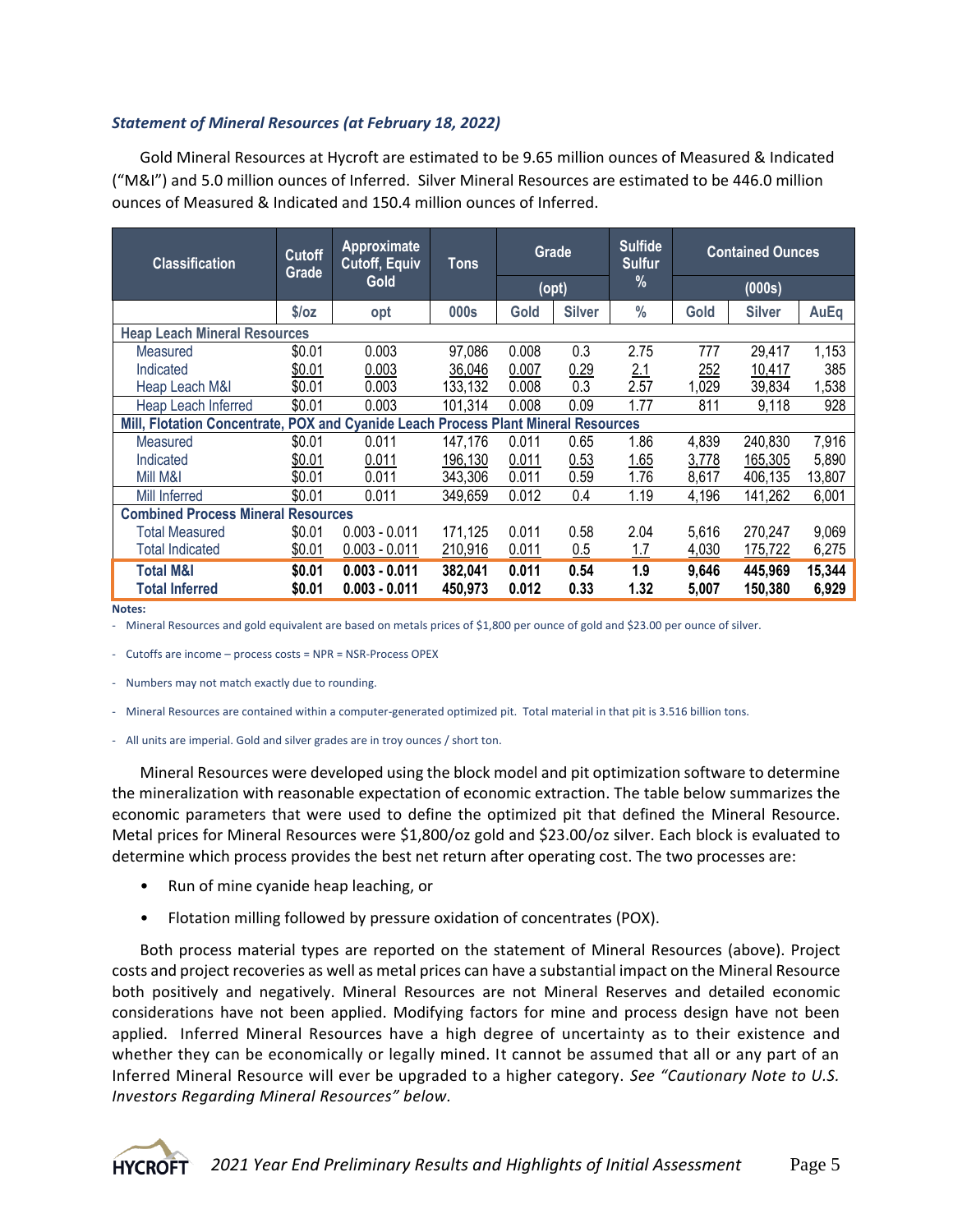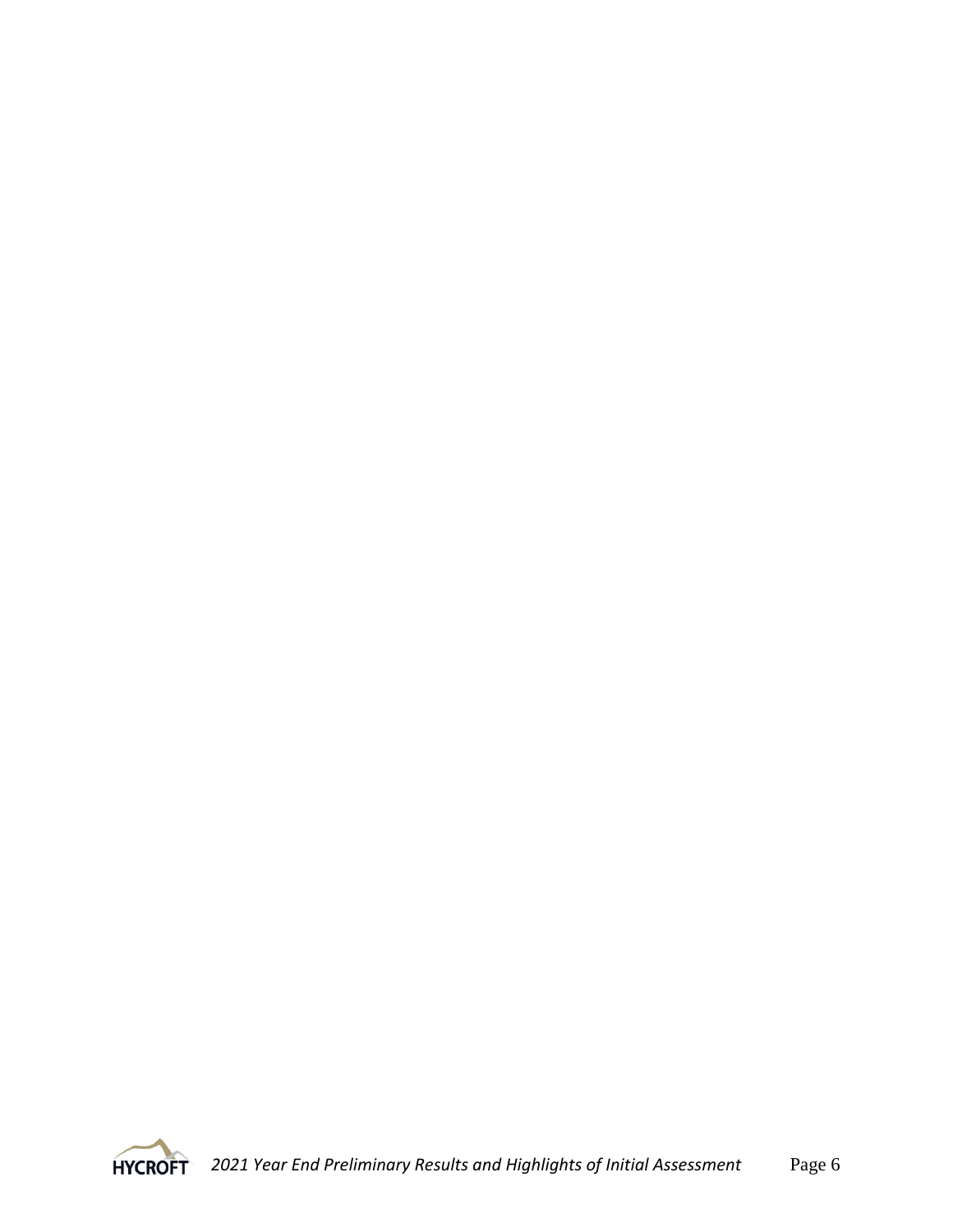#### **Cautionary Note Regarding Forward-Looking Statements**

This news release contains "forward-looking statements" within the meaning of Section 27A of the United States Securities Act of 1933, as amended, Section 21E of the Unites States Securities Exchange Act of 1934, as amended, or the Unites States Private Securities Litigation Reform Act of 1995. All statements, other than statements of historical facts, included herein and public statements by our officers or representatives, that address activities, events or developments that our management expects or anticipates will or may occur in the future, are forward-looking statements, including but not limited to such things as future business strategy, plans and goals, competitive strengths and expansion and growth of our business. The words "estimate", "plan", "anticipate", "expect", "intend", "believe" "target", "budget", "may", "can", "will", "would", "could", "should", "seeks", or "scheduled to" and similar words or expressions, or negatives of these terms or other variations of these terms or comparable language or any discussion of strategy or intention identify forward-looking statements. Forward-looking statements address activities, events or developments that the Company expects or anticipates will or may occur in the future and are based on current expectations and assumptions. These risks may include the following and the occurrence of one or more of the events or circumstances alone or in combination with other events or circumstances, may have a material adverse effect on the Company's business, cash flows, financial condition and results of operations. Forward-looking statements include, but are not limited to: industry related risks including: fluctuations in the price of gold and silver; uncertainties concerning estimates of mineral reserves and Mineral Resources and the ability to report mineral reserves and Mineral Resources; risks related to ceasing active mining operations; risk related to issuing a new initial assessment technical report and no longer relying upon the 2019 Technical Report; risks and uncertainties relating to potential opportunities to increase resources in block model; risks and uncertainties relating to identifying higher grades of gold and silver and identifying additional silver assays to expand the silver estimate and increase Mineral Resources; uncertainties relating to the ongoing COVID-19 pandemic; the intense competition within the mining industry; the inherently hazardous nature of mining activities, including environmental risks; our insurance may not be adequate to cover all risks associated with our business, or cover the replacement costs of our assets; potential effects on our operations of U.S. federal and state governmental regulations, including environmental regulation and permitting requirements; cost of compliance with current and future government regulations; uncertainties relating to obtaining or retaining approvals and permits from governmental regulatory authorities; potential challenges to title in our mineral properties; risks associated with proposed legislation in Nevada that could significantly increase the costs or taxation of our operations; and changes to the climate and regulations and pending legislation regarding climate change; business-related risks including: risks related to our liquidity, compliance with our credit agreements and going concern considerations; risks related to our ability to raise capital on favorable terms or at all; risks related to proprietary novel two-stage heap oxidation and leach process at the Hycroft Mine and estimates of production; risks related to development of an initial assessment and a pre-feasibility study for the acid POX milling process; our ability to achieve our estimated production and sales rates and stay within our estimated operating and production costs and capital expenditure projections; risks related to a decline in our production of gold and silver and the ceasing of active mining operations; risk related to our ability to successfully eliminate or meaningfully reduce processing and mining constraints and related the results of our planned 2021 technical efforts and how the data resulting from such efforts could adversely impact processing technologies applied to our ore, future operations and profitability; risks related to our reliance on one mine with mining operations ceased; risks related to our limited experience with a largely untested process of oxidizing and heap leaching sulfide ores; uncertainties and risks related to our reliance on contractors and consultants; risks related to the availability and cost of equipment, supplies, energy, or commodities; the commercial success of, and risks relating to, our development activities; risks related to slope stability; risks related to our substantial indebtedness, including cross acceleration and our ability to generate sufficient cash to service our indebtedness; uncertainties related to our ability to replace and expand our ore reserves; costs related to our land reclamation requirements; uncertainties resulting from the possible incurrence of operating and net losses in the future; the loss of key personnel or our failure to attract and retain personnel; risks related to technology systems and security breaches; any failure to remediate and possible litigation as a result of a material weakness in our internal controls over financial reporting; risks related to current and future legal proceedings; and risks that our principal stockholders will be able to exert significant influence over matters submitted to stockholders for approval; risks related to our securities, including: volatility in the price of our common stock and warrants and possible delisting of securities if our trading price drops below \$1.00 per share for an extended period of time; risks that our warrants may expire worthless; the valuation of our private warrants could increase the volatility in our net income (loss); anti–takeover provisions could make a third party acquisition of us difficult; and risks related to limited access to our financial information, as we have elected to take advantage of the disclosure requirement exemptions granted to emerging growth companies and smaller reporting companies; and forward looking statements that we do not intend to pay cash dividends and depending upon results of testing and analysis, we may determine to continue to cease mining until a new mining approach is determined and a new technical report is issued. These statements involve known and unknown risks, uncertainties, assumptions and other factors which may cause our actual results, performance or achievements to be materially different from any results, performance or achievements expressed or implied by such forwardlooking statements. Please see our "Risk Factors" set forth in our Annual Report on Form 10-K for the year ended December 31, 2020, as amended May 14, 2021, and other reports filed with the SEC for more information about these and other risks. You are cautioned against attributing undue certainty to forward-looking statements. Although we have attempted to identify important factors that could cause actual results to differ materially from those described in forward-looking statements, there may be other factors that cause results not to be as anticipated, estimated or intended. Although these forward-looking statements were based on assumptions that the Company believes are reasonable when made, you are cautioned that forward-looking statements are not guarantees of future performance and that actual results, performance or achievements may differ materially from those made in or suggested by the forward-looking statements contained in this news release. In addition, even if our results, performance, or achievements are consistent with the forward-looking statements contained in this news release, those results,